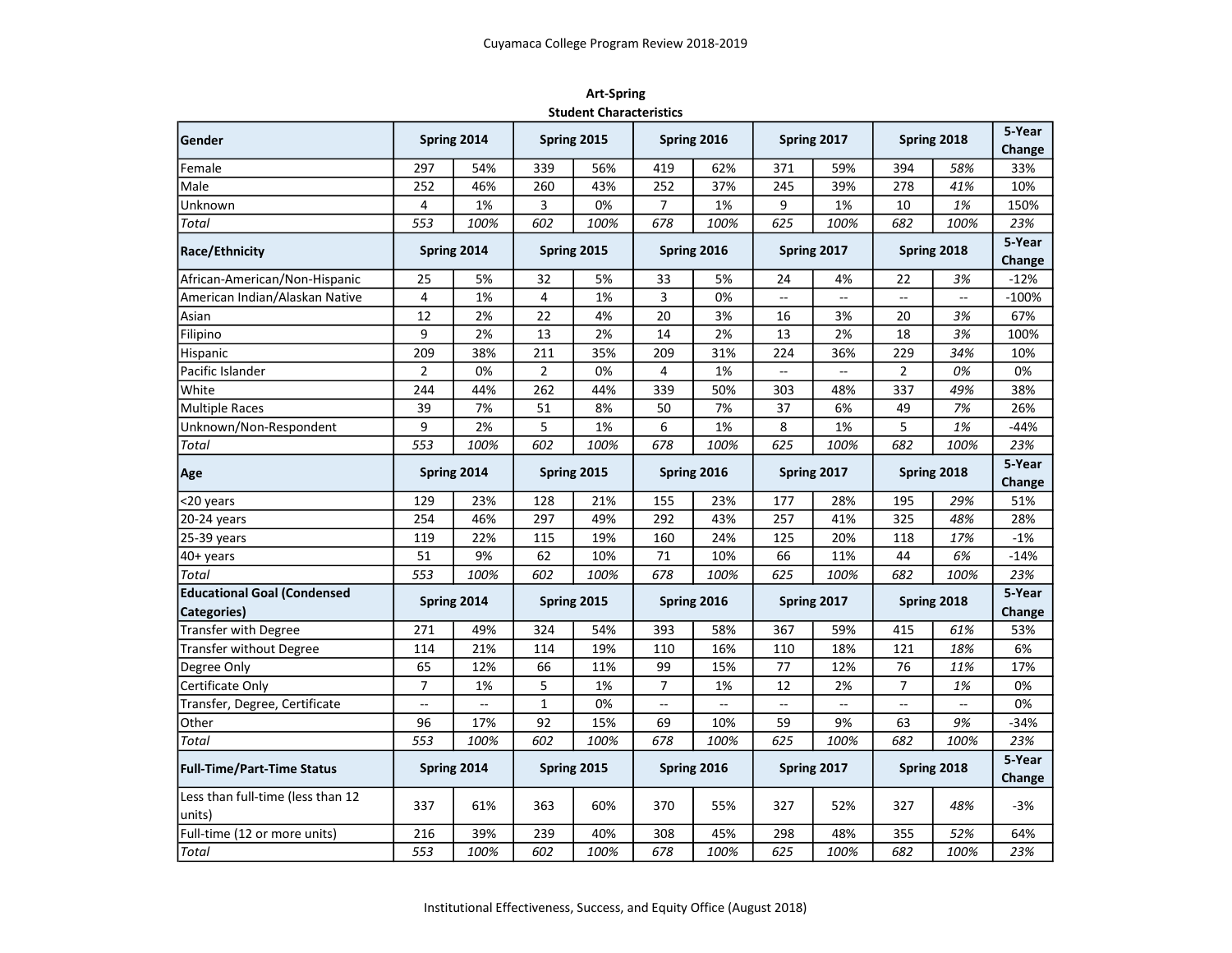## Cuyamaca College Program Review 2018-2019

|                                         | Succe                                                            | Art                                                                                                  | s by Co                                                                     |                                        |                                                      |                                    |                                               |
|-----------------------------------------|------------------------------------------------------------------|------------------------------------------------------------------------------------------------------|-----------------------------------------------------------------------------|----------------------------------------|------------------------------------------------------|------------------------------------|-----------------------------------------------|
| Program                                 | Term                                                             | Enrollm<br>600                                                                                       | Retained<br>530<br>569                                                      | <b>Retention Rate</b>                  | Successful<br>477                                    | Success Rate Course GPA            |                                               |
| Art                                     | Spring 2014                                                      | 646                                                                                                  |                                                                             | 88%<br>$\frac{92\%}{02\%}$             | 524                                                  | 81%<br>85%                         |                                               |
|                                         | Spring 2016<br>Spring 2017<br>Spring 2018                        | 733<br>675<br>733                                                                                    | 678<br>651                                                                  |                                        | 624<br>565<br>594                                    | 81                                 |                                               |
| Course                                  | Term                                                             |                                                                                                      |                                                                             | Retention Rate                         |                                                      |                                    |                                               |
|                                         | Spring 2014<br>Spring 2015                                       | $\begin{array}{c c}\n\textbf{Enrollment} & \\ \hline\n261 & \\ \hline\n363 & \\ \hline\n\end{array}$ | $\begin{array}{r}\n  \text{stained} \\  233 \\  \hline\n 317\n \end{array}$ |                                        |                                                      |                                    |                                               |
| ART-100 : Art Appreciation              | Spring 2016                                                      | 449                                                                                                  | 420                                                                         |                                        | 381                                                  |                                    | 3.23                                          |
|                                         | Spring 2017<br>Spring 2018                                       | 408<br>$\frac{461}{1}$                                                                               | 372<br>---<br>394<br>tain                                                   | 91%<br>$rac{31}{85\%}$<br>ntion l      | 340<br>$\frac{1}{358}$                               | 83%<br>$\overline{28}$             | 3.05<br>$\frac{3.17}{3.17}$                   |
|                                         | $rac{Spm_{1/2}}{Term}$<br>Spring 2014                            | aller<br>84                                                                                          | 75                                                                          | 89%                                    | xess<br>65                                           | ccess R                            | 2.86                                          |
| ART-120: Two-Dimensional Design         | Spring 2015                                                      | 73                                                                                                   | 62                                                                          | 85%                                    | 60                                                   | 82%                                | 3.48                                          |
|                                         | Spring 2016<br>Spring 2017<br>Spring 2018                        | $rac{55}{47}$<br>41                                                                                  | $rac{50}{46}$<br>41                                                         | $\frac{91%}{00%}$                      | $\frac{47}{46}$<br>37                                | 859<br>989                         | $\frac{3.37}{3.67}$<br>$\frac{1}{3.05}$       |
|                                         | Term<br>Spring 2014                                              | Enrollm<br>nt                                                                                        | Retained                                                                    | <b>Retention Rate</b>                  | $rac{c\cos ful}{7}$                                  | Success Rate<br>78%                | Course GPA                                    |
|                                         |                                                                  | $\frac{1}{22}$                                                                                       | $rac{1}{16}$                                                                |                                        | 18                                                   | 82%                                |                                               |
| ART-121 : Painting I                    | Spring 2015<br>Spring 2016<br>Spring 2017                        | 11                                                                                                   | 10                                                                          | 91%<br>90%<br>91%                      | 9                                                    | $\frac{80\%}{82\%}$                | $\frac{3.03}{2.89}$<br>$\frac{3.54}{2.54}$    |
|                                         | ng 2018<br>Spr                                                   | 16<br>Enrolle                                                                                        | $\overline{14}$                                                             | 88%<br><b>Retention Rat</b>            | $\overline{14}$                                      | 88%<br>Success Rate                | 3.86                                          |
|                                         | Term<br>Spring 2014                                              | 87                                                                                                   | $rac{1}{\frac{73}{13}}$                                                     |                                        | $\frac{26}{65}$                                      |                                    | Course GPA                                    |
| ART-124 : Drawing I                     | Spring 2015<br>Spring 2016<br>Spring 2017                        | 85<br>$rac{59}{62}$                                                                                  | 57<br>59                                                                    | 86%<br>97%                             | 67<br>$rac{54}{57}$                                  | 79%<br>92%                         | 3.18<br>$\frac{3.27}{3.28}$                   |
|                                         |                                                                  | 57                                                                                                   | 50                                                                          | 88%                                    | 49                                                   | 86%                                | 3.25                                          |
|                                         | Spring 2018<br>Term<br>Spring 2014<br>Spring 2015                | Enn<br>pillment<br>18<br>14                                                                          | tain                                                                        | <b>Retention Rat</b>                   | cessful                                              | <b>Success Rate</b>                | Course GPA<br>3.07<br>2.79                    |
| ART-125 : Drawing II                    |                                                                  | $\overline{13}$                                                                                      | $\frac{15}{14}$<br>$\overline{12}$                                          | 1009<br>92%                            | $\frac{14}{11}$<br>$\overline{11}$                   | 799<br>85%                         | 3.17                                          |
|                                         | Spring 2016<br>Spring 2017<br>Spring 2018<br>Term                | 15                                                                                                   | 13                                                                          | 87%                                    | 9                                                    | 60%                                | 2.62                                          |
|                                         |                                                                  | Enrollmo                                                                                             | Retaine                                                                     | <b>Retention Rate</b>                  | ccessfu                                              | <b>Success Rate</b>                | Course GPA                                    |
|                                         | Spring 2014<br>Spring 2015<br>Spring 2016                        | 20                                                                                                   | 16                                                                          | 80%                                    | 16                                                   |                                    | 2.99                                          |
| ART-129 : Three-Dimensional Design      |                                                                  |                                                                                                      |                                                                             |                                        |                                                      |                                    |                                               |
|                                         | Spring 2017<br>Spring 2018<br>Term                               | Enrollmo                                                                                             | etained                                                                     |                                        |                                                      | Success Rate                       |                                               |
|                                         |                                                                  |                                                                                                      |                                                                             | Retention Rate                         | $\frac{1}{32}$<br>$\frac{32}{25}$<br>$\frac{25}{22}$ |                                    | Course GPA<br>2.88<br>2.53<br>3.24            |
| ART-141 : Hist West Art II 1250 AD-Pres | Spring 2014<br>Spring 2015<br>Spring 2016                        | 34<br>28<br>28                                                                                       | 33<br>27<br>25                                                              |                                        |                                                      |                                    |                                               |
|                                         | Spring 2017                                                      | $\overline{z}$<br>38                                                                                 | 36                                                                          | 95%                                    | 32                                                   | 84%                                | 2.48<br>3.31                                  |
|                                         | Spring 2018<br>Term<br>Spring 2014<br>Spring 2015                | Enrollment                                                                                           | Retained                                                                    | <b>Retention Rate</b>                  | cessful                                              | Success Rate                       | Course GPA                                    |
| ART-143 : Modern Art                    | Spring 2016                                                      | 44                                                                                                   | 36                                                                          | 82%                                    | 32                                                   | 73%                                | 3.23                                          |
|                                         |                                                                  | $\frac{39}{44}$                                                                                      | $\frac{33}{40}$                                                             | 85%<br>91%                             | $\frac{25}{35}$                                      | 64%<br>80%                         | $\frac{2.64}{3.06}$                           |
|                                         | Spring 2017<br>Spring 2017<br>Term<br>Spring 2014                | Enrollment<br>22                                                                                     | Retained<br>20                                                              | <b>Retention Rate</b>                  | <mark>uccessfu</mark><br>16                          | Success Rate<br>73%                | Course GPA                                    |
|                                         | Spring 2015                                                      |                                                                                                      |                                                                             | 91%                                    |                                                      |                                    |                                               |
| ART-145 : Contemp Art Hist 1945-Present | Spring 2016<br>Spring 2017<br>Spring 2018                        |                                                                                                      |                                                                             |                                        |                                                      |                                    |                                               |
|                                         | Term                                                             | Enroller                                                                                             | tain                                                                        | <b>Retention Rate</b>                  | cessful                                              | <b>Success Rate</b>                | Course GPA                                    |
|                                         | Spring 2014                                                      | $\frac{23}{16}$                                                                                      | $\frac{16}{14}$                                                             | 70%<br>88%<br>84%<br>91%               | $\frac{16}{13}$                                      |                                    |                                               |
| ART-148 : Applied Design And Crafts     | Spring 2016                                                      | <u>19</u>                                                                                            | 16                                                                          |                                        | $\frac{15}{2}$                                       | $rac{100}{81\%}$<br>79%<br>82%     | $\frac{3.67}{3.48}$<br>$\frac{3.33}{3.33}$    |
|                                         | Spring 2017<br>Spring 2018<br>Term                               | 11<br>12                                                                                             | 10<br>$\overline{12}$                                                       | 100%                                   | 9<br>$\overline{12}$                                 | 100%                               | 3.49<br>3.59                                  |
|                                         |                                                                  | En                                                                                                   |                                                                             | ntion Rat                              |                                                      | cess Ra                            | rse GPA<br>2.00<br>3.30<br>3.13               |
| ART-220 : Painting II                   | Spring 2014<br>Spring 2014<br>Spring 2015<br>Spring 2016         | 11                                                                                                   | 11<br>8                                                                     | 1009                                   | 10<br>8                                              | $rac{1}{91\%}$                     |                                               |
|                                         |                                                                  | $\overline{6}$                                                                                       | 5                                                                           | 83%<br>100%                            | Ś<br>5                                               | 83%<br>100%                        | 3.94<br>3.78                                  |
|                                         | Spring 2017<br>Spring 2018<br>Term<br>Spring 2014                | 9<br>Enrollment                                                                                      | Retained                                                                    | <b>Retention Rate</b>                  | Successful                                           | <b>Success Rate</b>                | Course GPA                                    |
|                                         | Spring 2015                                                      | 2                                                                                                    | 2                                                                           | 100%                                   | 2                                                    | 100%                               | 4.00                                          |
| ART-221 : Painting III                  | Spring 2016                                                      | 3                                                                                                    |                                                                             | 83%                                    | 3                                                    | 83%<br>100%                        | 4.00<br>3.33                                  |
|                                         | Spring 2018                                                      | $\overline{z}$<br>Enrolln                                                                            | $\overline{2}$<br>Retained                                                  | 100%<br><b>Retention Rate</b>          | $\overline{z}$<br>ccessful                           | 100%<br><b>Success Rate</b>        | 3.85                                          |
|                                         | Spring 2014                                                      |                                                                                                      |                                                                             |                                        |                                                      |                                    | Course GPA<br>4.00                            |
| ART-222 : Painting IV                   | Spring 2015<br>Spring 2016<br>Spring 2017                        |                                                                                                      |                                                                             | 50%                                    |                                                      | 50%                                | $\frac{4.00}{4.00}$                           |
|                                         | ng 2018<br>Sa                                                    |                                                                                                      |                                                                             | 100                                    |                                                      | 100                                | 3.70                                          |
|                                         | Term                                                             | Enr<br>a,<br>3                                                                                       | Retair                                                                      | Retention Rat                          | essful                                               | ccess Rate                         | irse GPA<br>2.00<br>2.67<br>2.00<br><b>Cc</b> |
| ART-224 : Drawing III                   | Spring 2014<br>Spring 2016                                       |                                                                                                      |                                                                             | 75%                                    |                                                      | 50%                                |                                               |
|                                         | Spring 2017                                                      |                                                                                                      |                                                                             | 100%                                   | 3                                                    | 100%                               | 3.33                                          |
| Course                                  | Spring 2018<br>Term<br>Spring 2014<br>Spring 2015                | Enrollment                                                                                           | Retained                                                                    | <b>Retention Rate</b>                  | Successful                                           | Success Rate                       | Course GPA<br>3.50                            |
|                                         |                                                                  |                                                                                                      |                                                                             |                                        | o                                                    |                                    |                                               |
| ART-225 : Drawing IV                    | Spring 2016<br>Spring 2017<br>Spring 2018                        |                                                                                                      |                                                                             | 1009                                   |                                                      | 1009                               | 4.00                                          |
|                                         | $rac{\overline{\text{Sppm}}_{\text{b}}}{\text{Term}}$            |                                                                                                      | Retained                                                                    |                                        | cessful                                              | <b>Success Rate</b>                | Course GPA                                    |
|                                         | Spring 2014                                                      | Enrollment<br>19                                                                                     | 16                                                                          | Retention Rate<br>84%<br>100%          | 16<br>10                                             | 83%                                | 3.63<br>2.75                                  |
| ART-230 : Figure Drawing I              | Spring 2015<br>Spring 2016<br>Spring 2017                        | $\begin{array}{r} 12 \\ 18 \\ 14 \end{array}$                                                        | $\frac{12}{16}$                                                             |                                        | $\frac{16}{12}$                                      | 893                                | 3.08                                          |
|                                         | Spring 2018                                                      | 20                                                                                                   | $\overline{12}$<br>20                                                       | 100%                                   | 16                                                   | 80%                                | 3.25<br>3.00                                  |
|                                         | Term                                                             | Enro<br>nt<br>$\overline{\mathbf{8}}$                                                                | 8                                                                           |                                        | cessful                                              |                                    | ourse GPA<br>2.68                             |
| ART-231 : Figure Drawing II             | Term<br>Spring 2014<br>Spring 2015<br>Spring 2016<br>Spring 2017 | $\overline{11}$                                                                                      | 11                                                                          | Retention Rate<br>100%<br>100%<br>100% | $\overline{10}$                                      | Success Rate<br>75%<br>91%<br>100% | $\frac{3.70}{4.00}$                           |
|                                         | Spring 2018                                                      | Ś                                                                                                    |                                                                             | 100<br>100%                            | Ś                                                    | 100<br>100%                        | 3.86<br>4.00                                  |
|                                         | Term<br>Spring 2014<br>Spring 2015                               | Enrollment                                                                                           | Retained                                                                    | <b>Retention Rate</b>                  | Successful                                           | Success Rate                       | Course GPA<br>3.35<br>4.00                    |
| ART-232 : Figure Drawing III            | Spring 2016                                                      |                                                                                                      |                                                                             | $\frac{100}{100}$<br>1009              |                                                      | $\frac{100}{100}$<br>100%          | 4.00                                          |
|                                         |                                                                  |                                                                                                      |                                                                             | 100%                                   |                                                      | 100%                               | 4.00                                          |
|                                         | Spring 2017<br>Spring 2018                                       | $\overline{z}$                                                                                       | itain                                                                       | Retention Rati                         | ccessful                                             | <b>Success Rate</b>                | 4.00<br>4.00<br>Course GPA                    |
|                                         | Spring 2014<br>Spring 2015                                       | Ï                                                                                                    | i                                                                           | $\overline{100}$                       | Ï                                                    | 100                                | 4.00                                          |
| ART-233 : Figure Drawing IV             | Spring 2016<br>Spring 2017<br>Spring 2018                        | 4<br>Ŧ                                                                                               | 4<br>1                                                                      | 100%                                   | 4<br>7                                               | 100<br>$\frac{1}{100}$             | 4.00<br>4.00                                  |
|                                         | Term                                                             |                                                                                                      |                                                                             |                                        |                                                      |                                    |                                               |
|                                         |                                                                  | Enrollment                                                                                           | Retained                                                                    | <b>Retention Rate</b>                  | Successful                                           | Success Rate                       | Course GPA                                    |
| ART-241: Illustration I                 | Spring 2014<br>Spring 2015<br>Spring 2016                        |                                                                                                      |                                                                             |                                        |                                                      |                                    |                                               |
|                                         | Spring 2017<br>Spring 2018                                       | $\overline{13}$<br>23                                                                                | $\overline{12}$<br>23                                                       | 92%<br>100%                            | $\overline{11}$<br>$\overline{21}$                   | 85%<br>91%                         | 3.00<br>3.09                                  |
|                                         | Term<br>Spring 2014<br>Spring 2015<br>Spring 2016                | Enrolle                                                                                              | Retain                                                                      | Rete<br>ntion Rat                      | ccessfi                                              | <b>Success Rate</b>                | Course GPA                                    |
|                                         |                                                                  |                                                                                                      |                                                                             |                                        |                                                      |                                    |                                               |
|                                         |                                                                  |                                                                                                      |                                                                             |                                        |                                                      |                                    |                                               |
| ART-242 : Illustration III              | Spring 2017<br>Spring 2018                                       | ē<br>2                                                                                               | Ξ                                                                           | 100                                    | 3<br>ī                                               | 100%                               | 3.90<br>$\frac{1}{2.00}$                      |

## Institutional Effectiveness, Success, and Equity Office (August 2018)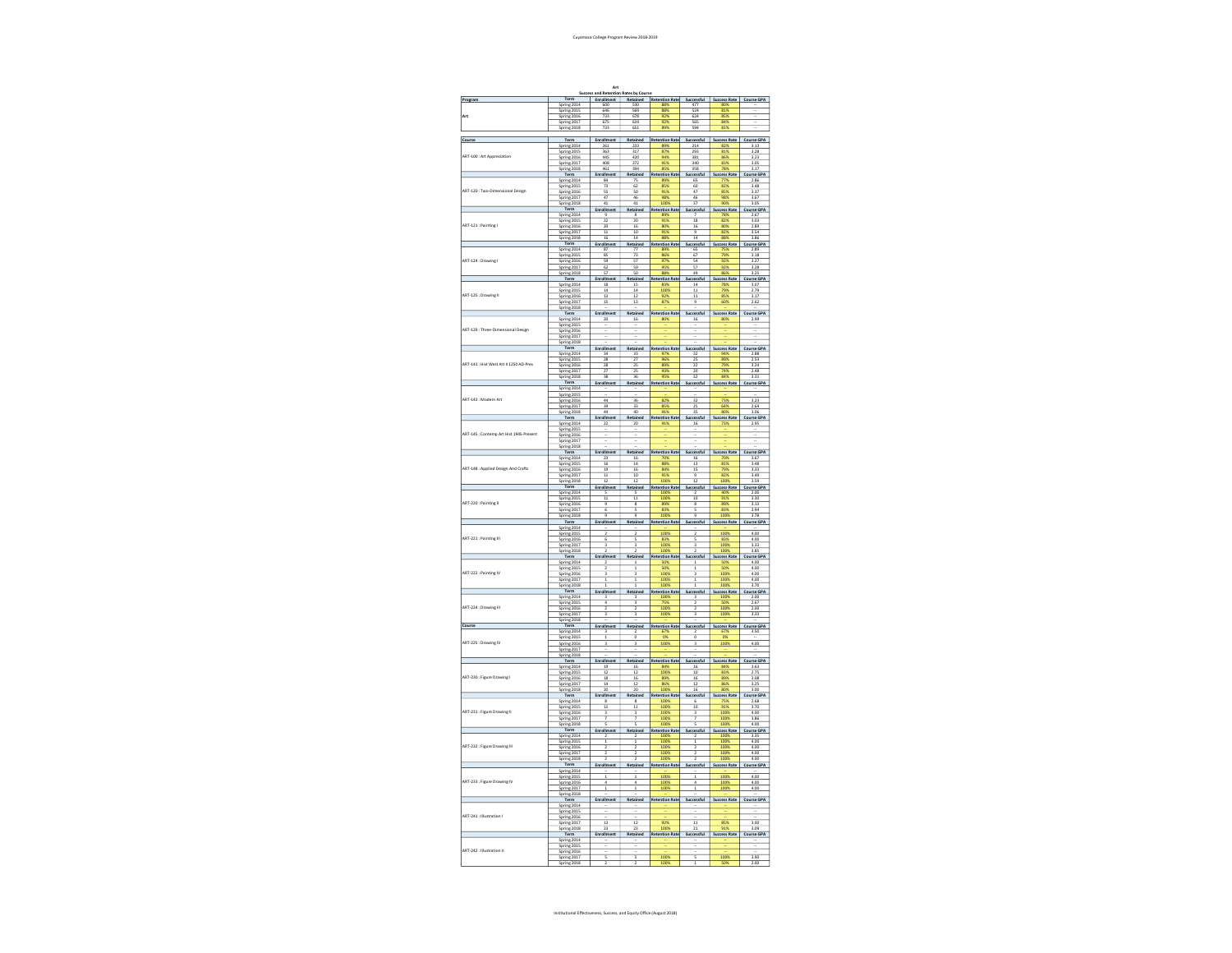| Location  | <b>Term</b> | <b>Enrollment</b> | Retained | <b>Retention Rate</b> | <b>Successful</b> | <b>Success Rate</b> | <b>Course GPA</b> |
|-----------|-------------|-------------------|----------|-----------------------|-------------------|---------------------|-------------------|
| On-Campus | Spring 2014 | 540               | 476      | 88%                   | 425               | 79%                 | 2.98              |
|           | Spring 2015 | 506               | 447      | 88%                   | 410               | 81%                 | 3.21              |
|           | Spring 2016 | 496               | 453      | 91%                   | 419               | 84%                 | 3.21              |
|           | Spring 2017 | 408               | 382      | 94%                   | 349               | 86%                 | 3.15              |
|           | Spring 2018 | 358               | 327      | 91%                   | 293               | 82%                 | 3.05              |
|           | Spring 2014 | 60                | 54       | 90%                   | 52                | 87%                 | 3.51              |
|           | Spring 2015 | 140               | 122      | 87%                   | 114               | 81%                 | 3.36              |
| Online    | Spring 2016 | 237               | 225      | 95%                   | 205               | 86%                 | 3.33              |
|           | Spring 2017 | 267               | 237      | 89%                   | 216               | 81%                 | 3.04              |
|           | Spring 2018 | 375               | 324      | 86%                   | 301               | 80%                 | 3.35              |

|                  | <b>On-Campus</b> |                          |                          |                          |                          |                          |                          | Online      |                          |                          |                          |                          |                          |                          |
|------------------|------------------|--------------------------|--------------------------|--------------------------|--------------------------|--------------------------|--------------------------|-------------|--------------------------|--------------------------|--------------------------|--------------------------|--------------------------|--------------------------|
| <b>Ethnicity</b> | Term             | <b>Enrollment</b>        | Retained                 | <b>Retention Rate</b>    | Successful               | <b>Success Rate</b>      | <b>Course GPA</b>        | Term        | <b>Enrollment</b>        | Retained                 | <b>Retention Rate</b>    | Successful               | <b>Success Rate</b>      | <b>Course GPA</b>        |
|                  | Spring 2014      | 26                       | 24                       | 92%                      | 22                       | 85%                      | 2.76                     | Spring 2014 | 2                        | 1                        | 50%                      | 1                        | 50%                      | 3.00                     |
| African-American | Spring 2015      | 24                       | 20                       | 83%                      | 15                       | 63%                      | 2.20                     | Spring 2015 | 10                       | 8                        | 80%                      | 8                        | 80%                      | 3.26                     |
| Non-Hispanic     | Spring 2016      | 22                       | 19                       | 86%                      | 16                       | 73%                      | 2.51                     | Spring 2016 | 12                       | 11                       | 92%                      | 10                       | 83%                      | 3.00                     |
|                  | Spring 2017      | 14                       | 14                       | 100%                     | 13                       | 93%                      | 3.19                     | Spring 2017 | 10                       | 8                        | 80%                      | 8                        | 80%                      | 3.14                     |
|                  | Spring 2018      | 6                        | 5                        | 83%                      | 5                        | 83%                      | 2.86                     | Spring 2018 | 16                       | 15                       | 94%                      | 13                       | 81%                      | 3.38                     |
|                  | Spring 2014      | $\overline{4}$           | $\overline{a}$           | 100%                     | $\overline{3}$           | 75%                      | 2.75                     | Spring 2014 | $\overline{1}$           | $\mathbf{1}$             | 100%                     | $\mathbf{1}$             | 100%                     | 3.00                     |
| American Indian/ | Spring 2015      | $\overline{4}$           | $\overline{2}$           | 50%                      | $\overline{0}$           | 0%                       | 0.00                     | Spring 2015 | $1\,$                    | $1\,$                    | 100%                     | $\mathbf{1}$             | 100%                     | 4.00                     |
| Alaskan Native   | Spring 2016      | $\overline{3}$           | $\overline{2}$           | 67%                      | $\overline{2}$           | 67%                      | 3.50                     | Spring 2016 | $\overline{1}$           | $\mathbf{1}$             | 100%                     | $\mathbf{1}$             | 100%                     | 4.00                     |
|                  | Spring 2017      | $\overline{\phantom{a}}$ | $\overline{\phantom{a}}$ | $\overline{\phantom{a}}$ | $\ddotsc$                | $\overline{\phantom{a}}$ | $\overline{\phantom{a}}$ | Spring 2017 | ÷.                       | Ξ.                       | $\overline{\phantom{a}}$ | $\overline{\phantom{a}}$ | $\overline{\phantom{a}}$ | $\overline{\phantom{a}}$ |
|                  | Spring 2018      | $\cdots$                 | --                       | $\overline{\phantom{a}}$ | $\overline{\phantom{a}}$ | $\overline{\phantom{a}}$ | $\overline{\phantom{a}}$ | Spring 2018 | $\overline{\phantom{a}}$ | $\overline{\phantom{a}}$ | ÷.                       | $\overline{\phantom{a}}$ | $\overline{\phantom{a}}$ | $\overline{\phantom{a}}$ |
|                  | Spring 2014      | 11                       | 8                        | 73%                      | 6                        | 55%                      | 2.58                     | Spring 2014 | $\overline{1}$           | $\mathbf{1}$             | 100%                     | $\mathbf{1}$             | 100%                     | 4.00                     |
|                  | Spring 2015      | 17                       | 17                       | 100%                     | 16                       | 94%                      | 3.60                     | Spring 2015 | 5                        | 3                        | 60%                      | $\overline{3}$           | 60%                      | 4.00                     |
| Asian            | Spring 2016      | 11                       | 11                       | 100%                     | 11                       | 100%                     | 3.27                     | Spring 2016 | 9                        | 9                        | 100%                     | 9                        | 100%                     | 4.00                     |
|                  | Spring 2017      | 8                        | 8                        | 100%                     | 8                        | 100%                     | 3.76                     | Spring 2017 | 8                        | $\overline{7}$           | 88%                      | $\overline{7}$           | 88%                      | 3.73                     |
|                  | Spring 2018      | 11                       | 11                       | 100%                     | 11                       | 100%                     | 3.49                     | Spring 2018 | 10                       | 8                        | 80%                      | 8                        | 80%                      | 3.96                     |
|                  | Spring 2014      | 8                        | 8                        | 100%                     | $\mathbf{8}$             | 100%                     | 3.38                     | Spring 2014 | $\overline{2}$           | $\overline{2}$           | 100%                     | $\overline{2}$           | 100%                     | 4.00                     |
|                  | Spring 2015      | 9                        | 9                        | 100%                     | 9                        | 100%                     | 3.63                     | Spring 2015 | $\overline{a}$           | $\overline{\mathbf{3}}$  | 75%                      | $\overline{3}$           | 75%                      | 3.57                     |
| Filipino         | Spring 2016      | 11                       | 10                       | 91%                      | 9                        | 82%                      | 3.37                     | Spring 2016 | $\overline{a}$           | $\overline{4}$           | 100%                     | $\overline{2}$           | 50%                      | 0.90                     |
|                  | Spring 2017      | 11                       | 11                       | 100%                     | 10                       | 91%                      | 3.17                     | Spring 2017 | $\overline{2}$           | $\mathbf{1}$             | 50%                      | $\mathbf{1}$             | 50%                      | 3.70                     |
|                  | Spring 2018      | 12                       | 11                       | 92%                      | 11                       | 92%                      | 3.34                     | Spring 2018 | $\overline{7}$           | $\overline{7}$           | 100%                     | $\overline{7}$           | 100%                     | 3.71                     |
|                  | Spring 2014      | 213                      | 185                      | 87%                      | 159                      | 75%                      | 2.85                     | Spring 2014 | 14                       | 12                       | 86%                      | 11                       | 79%                      | 3.33                     |
|                  | Spring 2015      | 184                      | 163                      | 89%                      | 152                      | 83%                      | 3.22                     | Spring 2015 | 43                       | 35                       | 81%                      | 31                       | 72%                      | 3.16                     |
| Hispanic         | Spring 2016      | 189                      | 171                      | 90%                      | 155                      | 82%                      | 3.07                     | Spring 2016 | 45                       | 41                       | 91%                      | 33                       | 73%                      | 2.91                     |
|                  | Spring 2017      | 175                      | 161                      | 92%                      | 143                      | 82%                      | 2.99                     | Spring 2017 | 70                       | 62                       | 89%                      | 49                       | 70%                      | 2.46                     |
|                  | Spring 2018      | 162                      | 145                      | 90%                      | 123                      | 76%                      | 2.90                     | Spring 2018 | 87                       | 73                       | 84%                      | 66                       | 76%                      | 3.10                     |
|                  | Spring 2014      | $\overline{2}$           | $\mathbf{1}$             | 50%                      | $\mathbf{1}$             | 50%                      | 4.00                     | Spring 2014 | ÷.                       | Ξ.                       | $\overline{\phantom{a}}$ | $\overline{\phantom{a}}$ | $\overline{\phantom{a}}$ | $\overline{\phantom{a}}$ |
|                  | Spring 2015      | $\overline{2}$           | $\overline{2}$           | 100%                     | $\mathbf{1}$             | 50%                      | 2.00                     | Spring 2015 |                          | ٠.                       | --                       | $\qquad \qquad -$        | --                       | $\overline{\phantom{a}}$ |
| Pacific Islander | Spring 2016      | $\mathbf{1}$             | $\mathbf 1$              | 100%                     | $\Omega$                 | 0%                       | 0.00                     | Spring 2016 | $\overline{3}$           | $\overline{3}$           | 100%                     | $\overline{3}$           | 100%                     | 2.90                     |
|                  | Spring 2017      | $\mathbf{1}$             | $1\,$                    | 100%                     | $\mathbf{1}$             | 100%                     | 3.30                     | Spring 2017 | $\overline{\phantom{a}}$ | Ξ.                       | $\overline{\phantom{a}}$ | $\overline{\phantom{a}}$ | $\overline{\phantom{a}}$ | $\overline{\phantom{a}}$ |
|                  | Spring 2018      | $\overline{\phantom{a}}$ | $\overline{\phantom{a}}$ | $\overline{\phantom{a}}$ | $\overline{\phantom{a}}$ | $\overline{\phantom{a}}$ | $\overline{\phantom{a}}$ | Spring 2018 | $\overline{1}$           | $\mathbf{1}$             | 100%                     | $\mathbf{1}$             | 100%                     | 3.00                     |
|                  | Spring 2014      | 228                      | 201                      | 88%                      | 186                      | 82%                      | 3.11                     | Spring 2014 | 34                       | 31                       | 91%                      | 30                       | 88%                      | 3.53                     |
| White            | Spring 2015      | 214                      | 191                      | 89%                      | 178                      | 83%                      | 3.29                     | Spring 2015 | 70                       | 66                       | 94%                      | 63                       | 90%                      | 3.45                     |
| Non-Hispanic     | Spring 2016      | 223                      | 205                      | 92%                      | 194                      | 87%                      | 3.36                     | Spring 2016 | 139                      | 133                      | 96%                      | 126                      | 91%                      | 3.48                     |
|                  | Spring 2017      | 174                      | 164                      | 94%                      | 152                      | 87%                      | 3.23                     | Spring 2017 | 154                      | 142                      | 92%                      | 135                      | 88%                      | 3.23                     |
|                  | Spring 2018      | 137                      | 128                      | 93%                      | 121                      | 88%                      | 3.22                     | Spring 2018 | 225                      | 197                      | 88%                      | 186                      | 83%                      | 3.45                     |
|                  | Spring 2014      | 40                       | 38                       | 95%                      | 33                       | 83%                      | 3.03                     | Spring 2014 | $\overline{4}$           | $\overline{4}$           | 100%                     | $\overline{4}$           | 100%                     | 4.00                     |
| Multiple Races/  | Spring 2015      | 47                       | 38                       | 81%                      | 35                       | 74%                      | 3.37                     | Spring 2015 | $7\overline{ }$          | 6                        | 86%                      | 5                        | 71%                      | 3.00                     |
| Ethnicities      | Spring 2016      | 33                       | 31                       | 94%                      | 29                       | 88%                      | 3.39                     | Spring 2016 | 21                       | 20                       | 95%                      | 18                       | 86%                      | 3.35                     |
|                  | Spring 2017      | 21                       | 20                       | 95%                      | 19                       | 90%                      | 3.51                     | Spring 2017 | 19                       | 14                       | 74%                      | 13                       | 68%                      | 3.34                     |
|                  | Spring 2018      | 26                       | 23                       | 88%                      | 18                       | 69%                      | 2.73                     | Spring 2018 | 26                       | 21                       | 81%                      | 18                       | 69%                      | 2.90                     |
|                  | Spring 2014      | 8                        | $\overline{7}$           | 88%                      | $\overline{7}$           | 88%                      | 3.16                     | Spring 2014 | $\overline{2}$           | $\overline{2}$           | 100%                     | $\overline{2}$           | 100%                     | 3.00                     |
| Unknown/Non-     | Spring 2015      | 5                        | 5                        | 100%                     | $\overline{4}$           | 80%                      | 2.08                     | Spring 2015 | $\sim$                   | ÷.                       | $\sim$                   | $\overline{\phantom{a}}$ | $\overline{\phantom{a}}$ | $\overline{\phantom{a}}$ |
| Respondent       | Spring 2016      | 3                        | 3                        | 100%                     | $\overline{3}$           | 100%                     | 3.67                     | Spring 2016 | 3                        | 3                        | 100%                     | 3                        | 100%                     | 4.00                     |
|                  | Spring 2017      | 5                        | $\overline{4}$           | 80%                      | $\overline{4}$           | 80%                      | 3.60                     | Spring 2017 | $\overline{4}$           | 3                        | 75%                      | 3                        | 75%                      | 3.33                     |
|                  | Spring 2018      | $\overline{3}$           | $\overline{3}$           | 100%                     | $\overline{3}$           | 100%                     | 3.33                     | Spring 2018 | $\overline{3}$           | $\overline{2}$           | 67%                      | $\overline{2}$           | 67%                      | 3.65                     |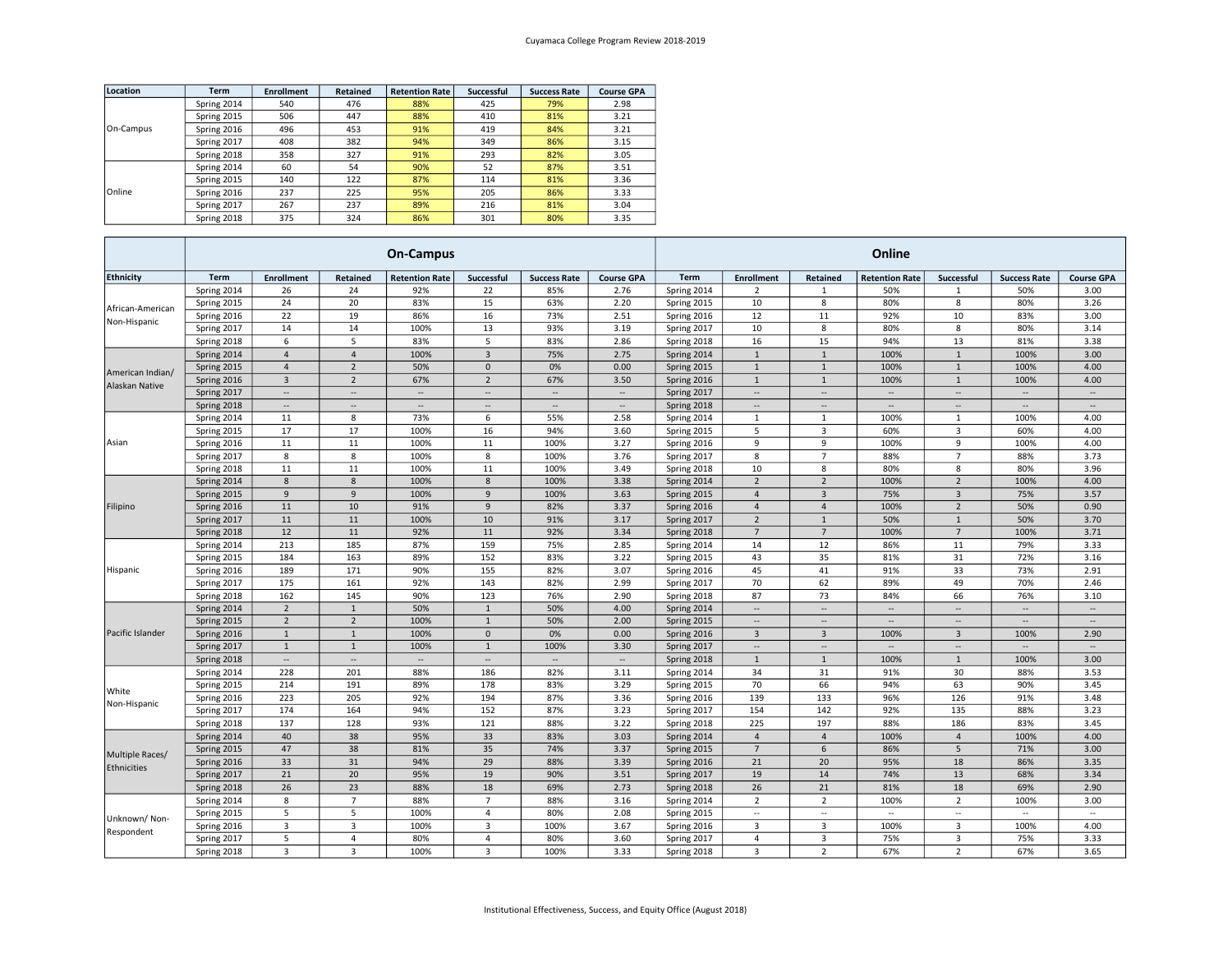## Cuyamaca College Program Review 2018-2019

| Gender           | Term        | <b>Enrollment</b> | Retained       | <b>Retention Rate</b> | <b>Successful</b> | <b>Success Rate</b> | <b>Course GPA</b>        |
|------------------|-------------|-------------------|----------------|-----------------------|-------------------|---------------------|--------------------------|
|                  | Spring 2014 | 322               | 273            | 85%                   | 251               | 78%                 | 3.10                     |
|                  | Spring 2015 | 370               | 332            | 90%                   | 311               | 84%                 | 3.33                     |
| Female           | Spring 2016 | 452               | 422            | 93%                   | 390               | 86%                 | 3.33                     |
|                  | Spring 2017 | 404               | 363            | 90%                   | 331               | 82%                 | 3.14                     |
|                  | Spring 2018 | 423               | 374            | 88%                   | 347               | 82%                 | 3.30                     |
|                  | Spring 2014 | 273               | 252            | 92%                   | 221               | 81%                 | 2.95                     |
|                  | Spring 2015 | 273               | 235            | 86%                   | 211               | 77%                 | 3.10                     |
| Male             | Spring 2016 | 272               | 247            | 91%                   | 225               | 83%                 | 3.11                     |
|                  | Spring 2017 | 260               | 246            | 95%                   | 225               | 87%                 | 3.05                     |
|                  | Spring 2018 | 299               | 267            | 89%                   | 239               | 80%                 | 3.06                     |
| <b>Ethnicity</b> | Term        | <b>Enrollment</b> | Retained       | <b>Retention Rate</b> | Successful        | <b>Success Rate</b> | <b>Course GPA</b>        |
|                  | Spring 2014 | 28                | 25             | 89%                   | 23                | 82%                 | 2.77                     |
| African-         | Spring 2015 | 34                | 28             | 82%                   | 23                | 68%                 | 2.50                     |
| American Non-    | Spring 2016 | 34                | 30             | 88%                   | 26                | 76%                 | 2.70                     |
| Hispanic         | Spring 2017 | 24                | 22             | 92%                   | 21                | 88%                 | 3.17                     |
|                  | Spring 2018 | 22                | 20             | 91%                   | 18                | 82%                 | 3.24                     |
|                  | Spring 2014 | 5                 | 5              | 100%                  | $\overline{4}$    | 80%                 | 2.80                     |
| American         | Spring 2015 | 5                 | 3              | 60%                   | $\mathbf{1}$      | 20%                 | 1.33                     |
| Indian/ Alaskan  | Spring 2016 | 4                 | 3              | 75%                   | 3                 | 75%                 | 3.67                     |
| Native           | Spring 2017 | Ξ.                | Ξ.             | --                    | ÷.                | Щ,                  | $\overline{\phantom{a}}$ |
|                  | Spring 2018 | $\sim$            | $\sim$         | L.                    | $\mathbb{Z}^2$    | L.                  | $\sim$                   |
|                  | Spring 2014 | 12                | 9              | 75%                   | $\overline{7}$    | 58%                 | 2.73                     |
|                  | Spring 2015 | 22                | 20             | 91%                   | 19                | 86%                 | 3.67                     |
| Asian            | Spring 2016 | 20                | 20             | 100%                  | 20                | 100%                | 3.60                     |
|                  | Spring 2017 | 16                | 15             | 94%                   | 15                | 94%                 | 3.75                     |
|                  | Spring 2018 | 21                | 19             | 90%                   | 19                | 90%                 | 3.69                     |
|                  | Spring 2014 | 10                | 10             | 100%                  | 10                | 100%                | 3.50                     |
|                  | Spring 2015 | 13                | 12             | 92%                   | 12                | 92%                 | 3.62                     |
| Filipino         | Spring 2016 | 15                | 14             | 93%                   | 11                | 73%                 | 2.80                     |
|                  | Spring 2017 | 13                | 12             | 92%                   | 11                | 85%                 | 3.22                     |
|                  | Spring 2018 | 19                | 18             | 95%                   | 18                | 95%                 | 3.48                     |
|                  | Spring 2014 | 227               | 197            | 87%                   | 170               | 75%                 | 2.88                     |
|                  | Spring 2015 | 227               | 198            | 87%                   | 183               | 81%                 | 3.21                     |
| Hispanic         | Spring 2016 | 234               | 212            | 91%                   | 188               | 80%                 | 3.04                     |
|                  | Spring 2017 | 245               | 223            | 91%                   | 192               | 78%                 | 2.84                     |
|                  | Spring 2018 | 249               | 218            | 88%                   | 189               | 76%                 | 2.97                     |
|                  | Spring 2014 | $\overline{2}$    | $\mathbf 1$    | 50%                   | $\mathbf 1$       | 50%                 | 4.00                     |
|                  | Spring 2015 | $\overline{2}$    | $\overline{2}$ | 100%                  | $\mathbf 1$       | 50%                 | 2.00                     |
| Pacific Islander | Spring 2016 | 4                 | $\overline{4}$ | 100%                  | 3                 | 75%                 | 2.18                     |
|                  | Spring 2017 | u.                | $\ddotsc$      | u.                    | $\mathbb{Z}^2$    | u.                  | ÷.                       |
|                  | Spring 2018 | $\overline{2}$    | $\overline{2}$ | 100%                  | $\overline{2}$    | 100%                | 3.15                     |
|                  | Spring 2014 | 262               | 232            | 89%                   | 216               | 82%                 | 3.16                     |
|                  | Spring 2015 | 284               | 257            | 90%                   | 241               | 85%                 | 3.33                     |
| White            | Spring 2016 | 362               | 338            | 93%                   | 320               | 88%                 | 3.41                     |
| Non-Hispanic     | Spring 2017 | 328               | 306            | 93%                   | 287               | 88%                 | 3.23                     |
|                  | Spring 2018 | 362               | 325            | 90%                   | 307               | 85%                 | 3.36                     |
|                  | Spring 2014 | 44                | 42             | 95%                   | 37                | 84%                 | 3.12                     |
|                  | Spring 2015 | 54                | 44             | 81%                   | 40                | 74%                 | 3.33                     |
| Multiple Races/  | Spring 2016 | 54                | 51             | 94%                   | 47                | 87%                 | 3.38                     |
| Ethnicities      | Spring 2017 | 40                | 34             | 85%                   | 32                | 80%                 | 3.44                     |
|                  | Spring 2018 | 52                | 44             | 85%                   | 36                | 69%                 | 2.81                     |
|                  | Spring 2014 | 10                | 9              | 90%                   | 9                 | 90%                 | 3.12                     |
|                  | Spring 2015 | 5                 | 5              | 100%                  | 4                 | 80%                 | 2.08                     |
| Unknown/Non-     | Spring 2016 | 6                 | 6              | 100%                  | 6                 | 100%                | 3.83                     |
| Respondent       | Spring 2017 | 9                 | 7              | 78%                   | 7                 | 78%                 | 3.49                     |
|                  | Spring 2018 | 6                 | 5              | 83%                   | 5                 | 83%                 | 3.46                     |
|                  |             |                   |                |                       |                   |                     |                          |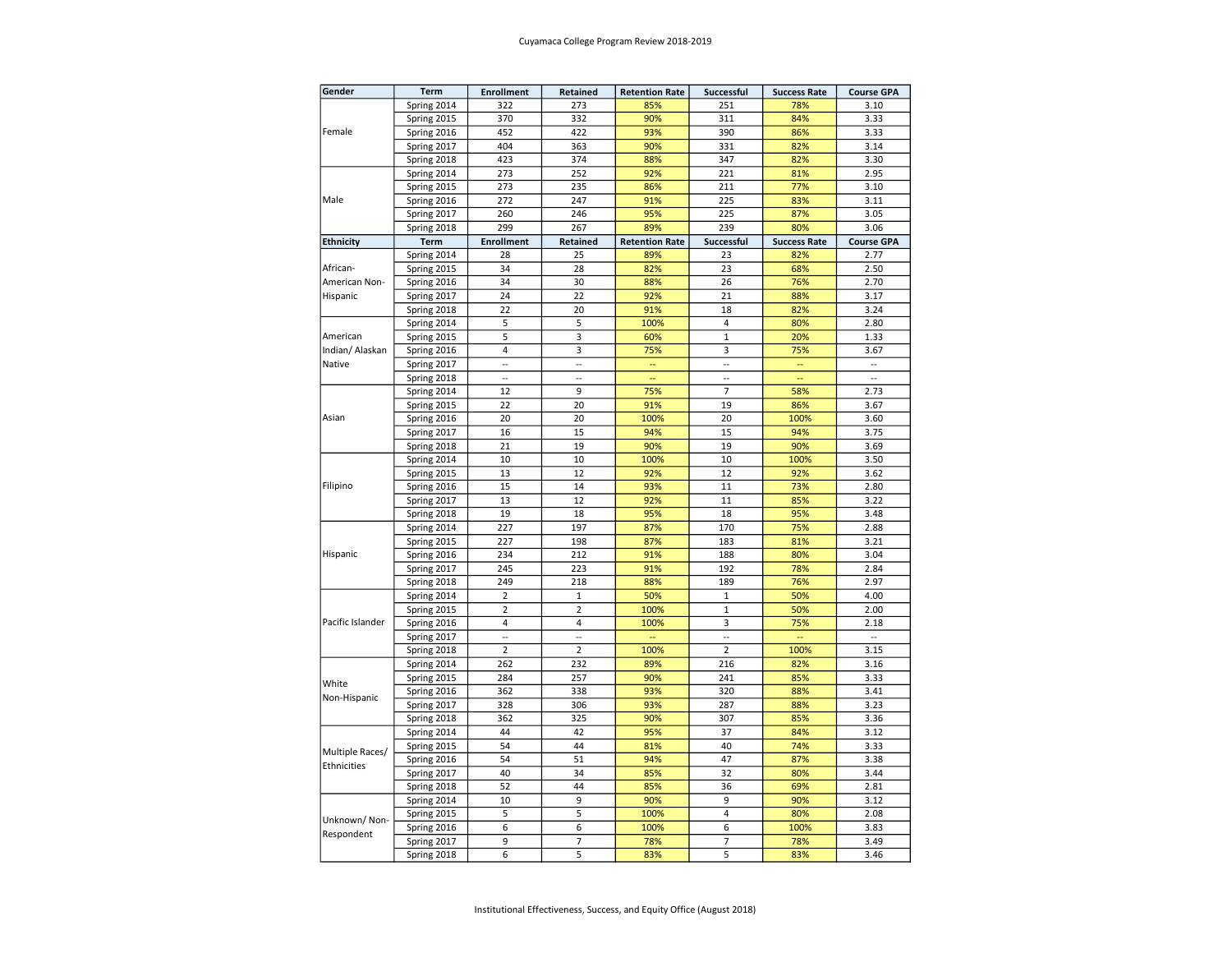| <b>Awards</b>        | <b>Academic Year</b> |             |             |         |         |  |  |  |  |
|----------------------|----------------------|-------------|-------------|---------|---------|--|--|--|--|
|                      | 2013-14              | $2014 - 15$ | $2015 - 16$ | 2016-17 | 2017-18 |  |  |  |  |
| Certificates Awarded | $- -$                | $- -$       | $- -$       | $- -$   | --      |  |  |  |  |
| Degrees Awarded      | Q                    | 10          |             |         | 10      |  |  |  |  |

| I<br>×<br>۰. |  |
|--------------|--|
|--------------|--|